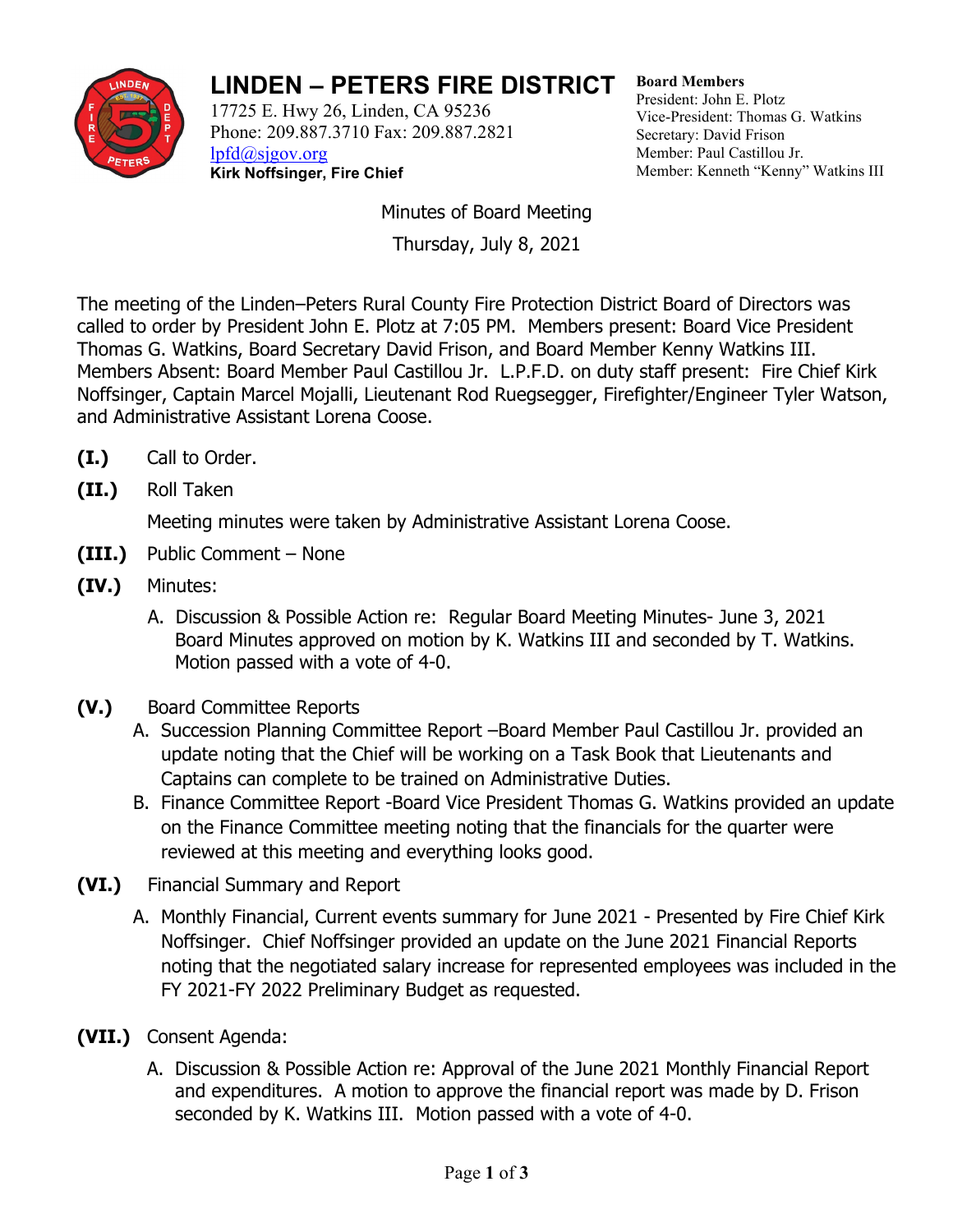**(VIII.)** Current Events Summaries, Reports, and/or Correspondence:

Current Events for the Linden-Peters Fire District was presented by Fire Chief Kirk Noffsinger.

- A. Departmental Report-Fire Chief Kirk Noffsinger: Chief Noffsinger provided an update on the events and meetings held for the month of June 2021. Chief Noffsinger noted that there have been some changes in personnel throughout the County noting that Lodi has a new Fire Chief, Lathrop Manteca and French Camp Fire have new interim Fire Chiefs while the Farmington Fire Chief is set to retire. Waterloo Morada hosted an Active Threat Tabletop for the schools. Chief Noffsinger noted that the District is currently off the Strike Team Roster. Captain Marcel Mojalli provided the shift reports.
- B. Union Report None
- **(IX.)** New Business
	- A. Discussion & Possible Action re: Approval of Agreement between Croce, Sanguinetti, & Vander Veen and the LPFD to Conduct the FY 2020-FY 2021 Financials and Financial Transactions Report in an amount not to exceed \$14,800.00. A motion to approve the Agreement between Croce, Sanguinetti, & Vander Veen and the LPFD in an amount not to exceed \$14,800.00 was made by D. Frison and seconded by K. Watkins III. The motion passed with a vote of 4-0.
	- B. Discussion & Possible Action re: Resolution Regarding Annual Inspections of Certain Occupancies – A motion to approve Resolution No. 21-02 Annual Inspections of Certain Occupancies was made by K. Watkins III and seconded by J. Plotz. The motion passed with a vote of 4-0.
- **(X.)** Unfinished Business
	- A. Discussion & Possible Action re: Replace Water Tender 52 Chief Noffsinger noted that he is waiting on the quotes for the Water Tender.
	- B. Discussion & Possible Action re: Station Improvement Project Chief Noffsinger requested that the Board add \$6,000 to the Maintenance Budget to include costs to upgrade the downstairs bathroom.

A motion to approve adding \$6,000 to the Maintenance Budget was made by T. Watkins and seconded by K. Watkins III. The motion passed with a vote of 4-0.

- **(XI.)** Board Questions and Comments None
- **(XII.)** Closed Session Board President J. Plotz announced that the Board would not go into closed session.
- **(XIII.)** Adjournment:Motion made by T. Watkins and seconded by K. Watkins III to adjourn the meeting. Vote in favor 4-0. Motion carried and so ordered at 7:49 pm.